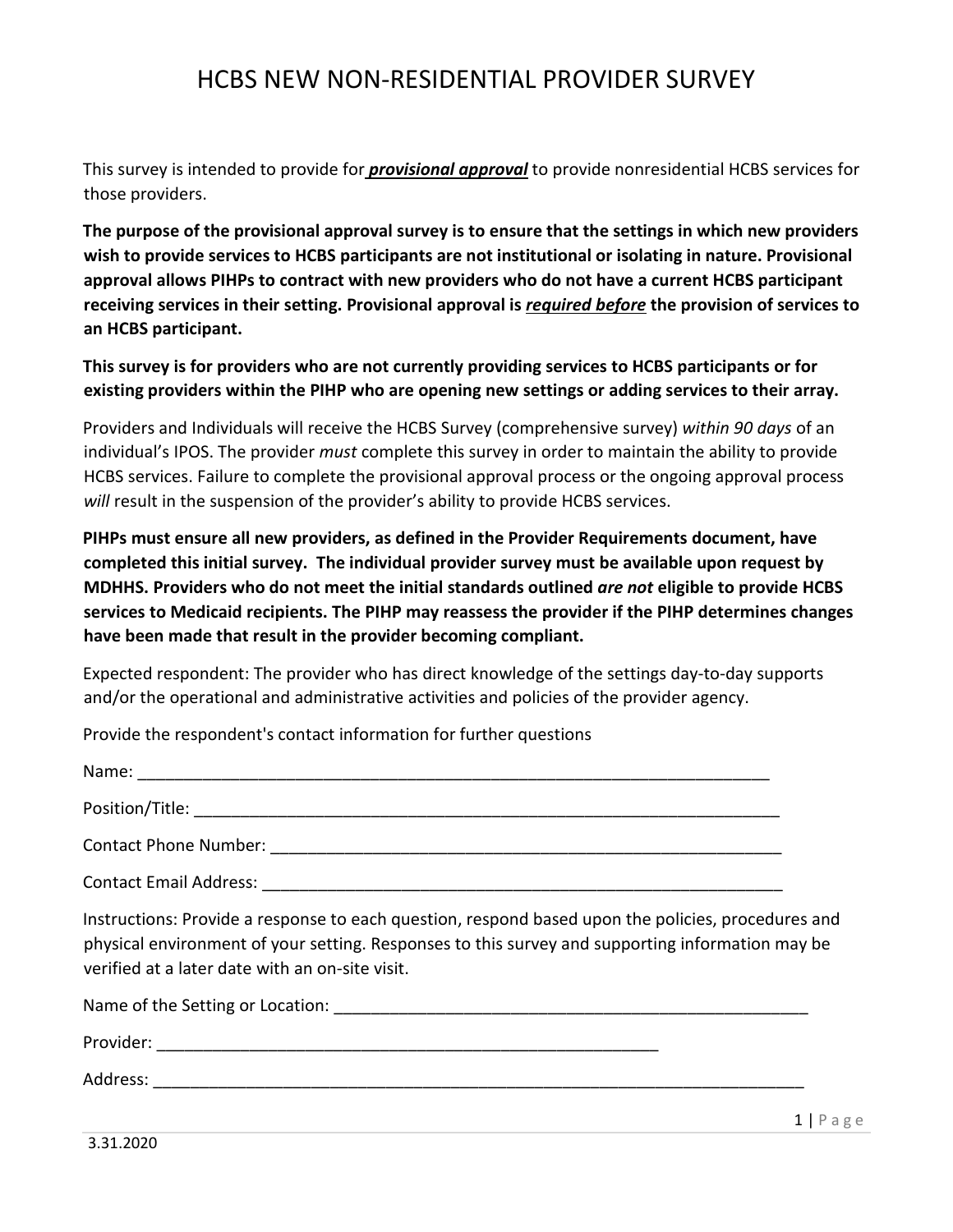Section 1: Provider Background

Type of setting (see definitions below)

**Out of home non-vocational:** Assistance with acquisition, retention, or improvement in self-help, socialization, and adaptive skills; and the support services, including transportation to and from, incidental to the provision of that assistance that takes place in a non-residential setting, separate from the home or facility in which the beneficiary resides.

**Supported Employment:** This service is both ongoing support services and paid employment that enables the individual to work in the community. It is community-based, taking place in integrated work settings where workers with disabilities work alongside people who do not have disabilities. This service can include supervision and training, a job coach, an employment specialist, a personal assistance, or support for a consumer-run business.

**Skill Building:** This service will help an individual gain, keep, or improve skills in self-help, socializing, or everyday skills. It might include help with mobility, transferring, and personal care from a direct support staff. It can include preparing for work (paid or unpaid) to individuals who might have difficulty in the general workforce or who are unable to participate in a transitional sheltered workshop. .

**Prevocational Services:** Involve the provision of learning and work experiences where a beneficiary can develop general, non-job-task-specific strengths and skills that contribute to employability in paid employment in integrated, community settings.

**Community Living Supports (CLS):** This service supports an individual's independence, productivity, and promotes inclusion and participation. The supports can be provided in an individual's home (licensed facility, family home, own home or apartment) or in community settings. Community Living Supports are: Assisting, prompting, reminding, cueing, observing, guiding and/or training the beneficiary with meal preparation, laundry, household care and maintenance. Assisting with money management, non-medical care, socialization and relationship building, transportation from the individual's home to and from community activities including participation in regular community activities, attendance at medical appointments, and shopping for non-medical services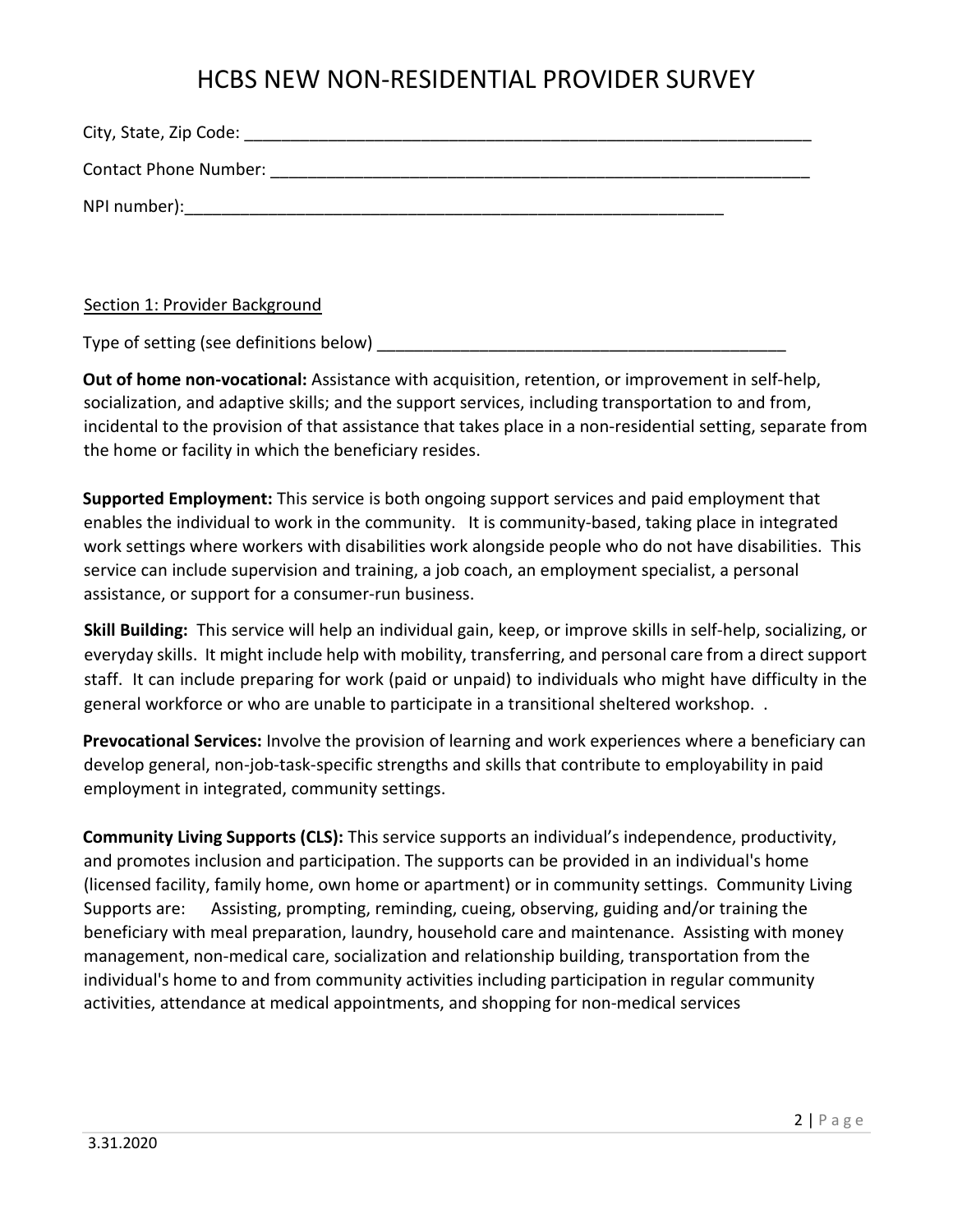### **Section 2: Physical Location and Operations of Service Providers**

Will the individual's services (Skill Building, Supported Employment, Community Living Supports Prevocational, and Out of Home Non-Vocational) be delivered in a setting that is separate from a hospital, nursing home, intermediate care facility, or institute for mental health treatment?

Yes

No

This requirement can be met through the use of mapping software such as google maps to verify the setting is not on the grounds of an institution. This would need to be documented with the documentation available for review on request.

 Will the individual's services (Skill Building, Supported Employment, Community Living Supports Prevocational, and Out of Home Non-Vocational) be delivered in a setting that is separate from a residential school or child caring institution?

Yes

**Z** No

This requirement can be met through the use of mapping software such as google maps to verify the setting is not on the grounds of an institution. This would need to be documented with the documentation available for review on request.

Definitions:

**Intermediate Care Facilities** for Individuals with Intellectual Disabilities (ICFs/IID): An institution for individuals with intellectual disabilities or other related conditions, according to Federal regulations at 42 CFR 435.1009, is defined as an institution (or distinct part of an institution) that: (a) is primarily for the diagnosis, treatment, or rehabilitation for individuals with intellectual disabilities; and (b) Provides, in a protected residential setting, ongoing evaluation, planning, 24-hour supervision, coordination, and integration for health or rehabilitative services to help individuals function at their greatest ability. [Source: CMS, "Backgrounds and Milestones: Intermediate Care Facilities for Individuals with Intellectual Disabilities (ICFs/IID)"]

**Institution for Mental Disease** (IMD): The term "institution for mental diseases" means a hospital, nursing facility, or other institution of more than 16 beds, that is primarily engaged in providing diagnosis, treatment, or care of persons with mental diseases, including medical attention, nursing care, and related services. [Source: Social Security Act, Sec. 1905. [42 U.S.C. 1396d]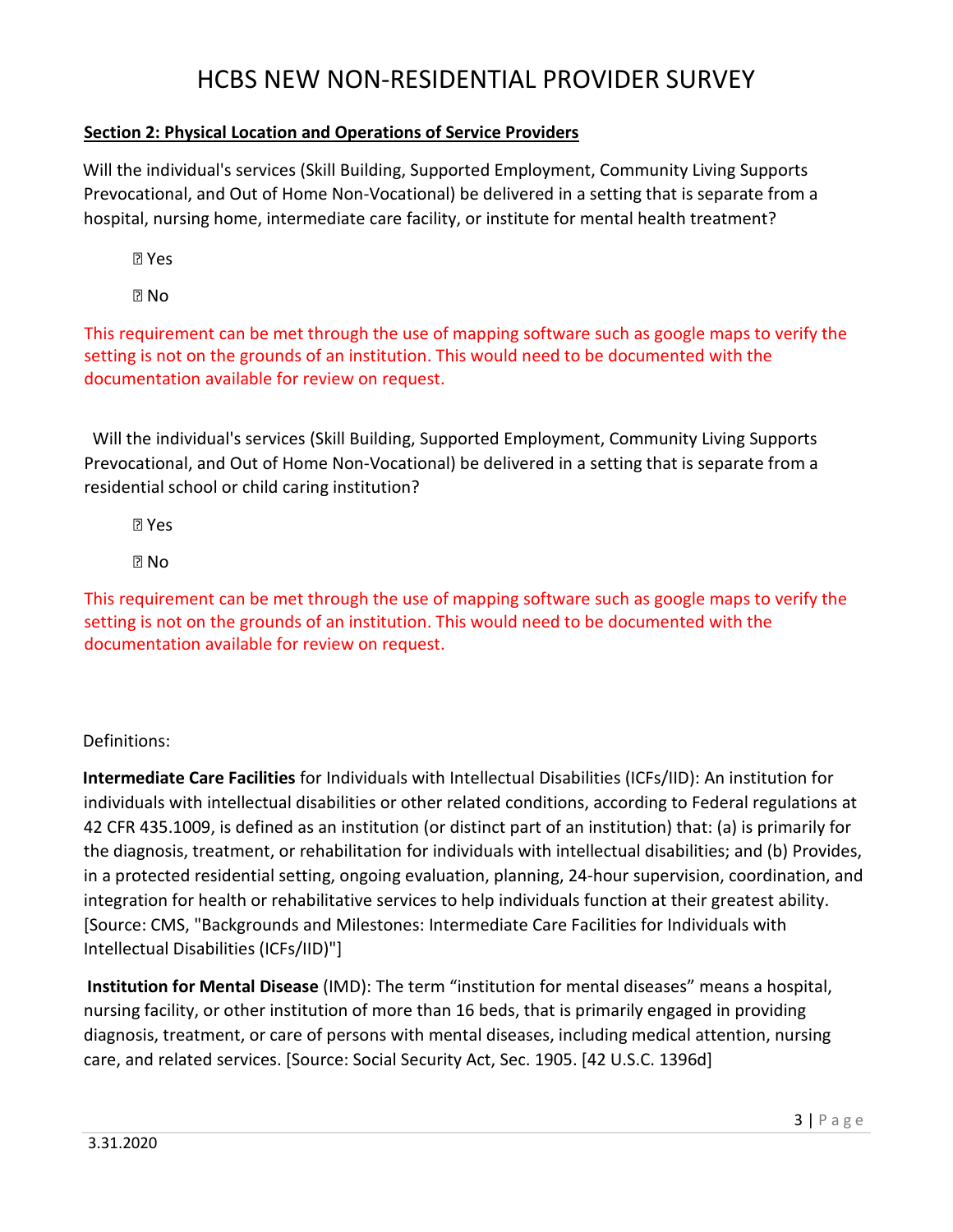**Child Caring Institution (CCI):** A childcare facility which is organized for the purpose of receiving minor children for care, maintenance, and supervision, usually on a 24-hour basis, in buildings maintained by the institution for that purpose, and operates throughout the year

B. Will individuals receive services and supports (Skill Building, Supported Employment, Community Living Supports Prevocational, and Out of Home Non-Vocational) within their community?

Yes

**PI** No

This requirement can be met through the submission of the settings policies that support and encourage an individual's desire to engage the greater community. Other methods of documentation may include brochures or other printed or web-based materials that outline the services and supports provided and evidence that the services are provided in the greater community to the extent desired by the individual. This would need to be documented with the documentation available for review on request.

**Note: If the response to any of these questions is "No" your setting may require Heightened Scrutiny and is** *not eligible* **for provisional approval.** 

### **Section for PIHP representative:**

The Centers for Medicare and Medicaid have identified that the following settings are considered not to be Home and Community Based;

- Nursing facilities,
- Institution for Mental Disease
- Intermediate Care Facilities
- Hospitals,

• Other locations that have the qualities of an institutional setting as determined by the Secretary of HHS

Has the PIHP or CMHSP reviewed the physical location of the setting?

- Yes
- **P** No

This requirement can be met through the use of mapping software such as google maps to verify the setting is not on the grounds of an institution. This would need to be documented with the documentation available for review on request.

Does the PIHP/ CMHSP attest that the setting is not institutional in nature and does not appear to be isolating

Yes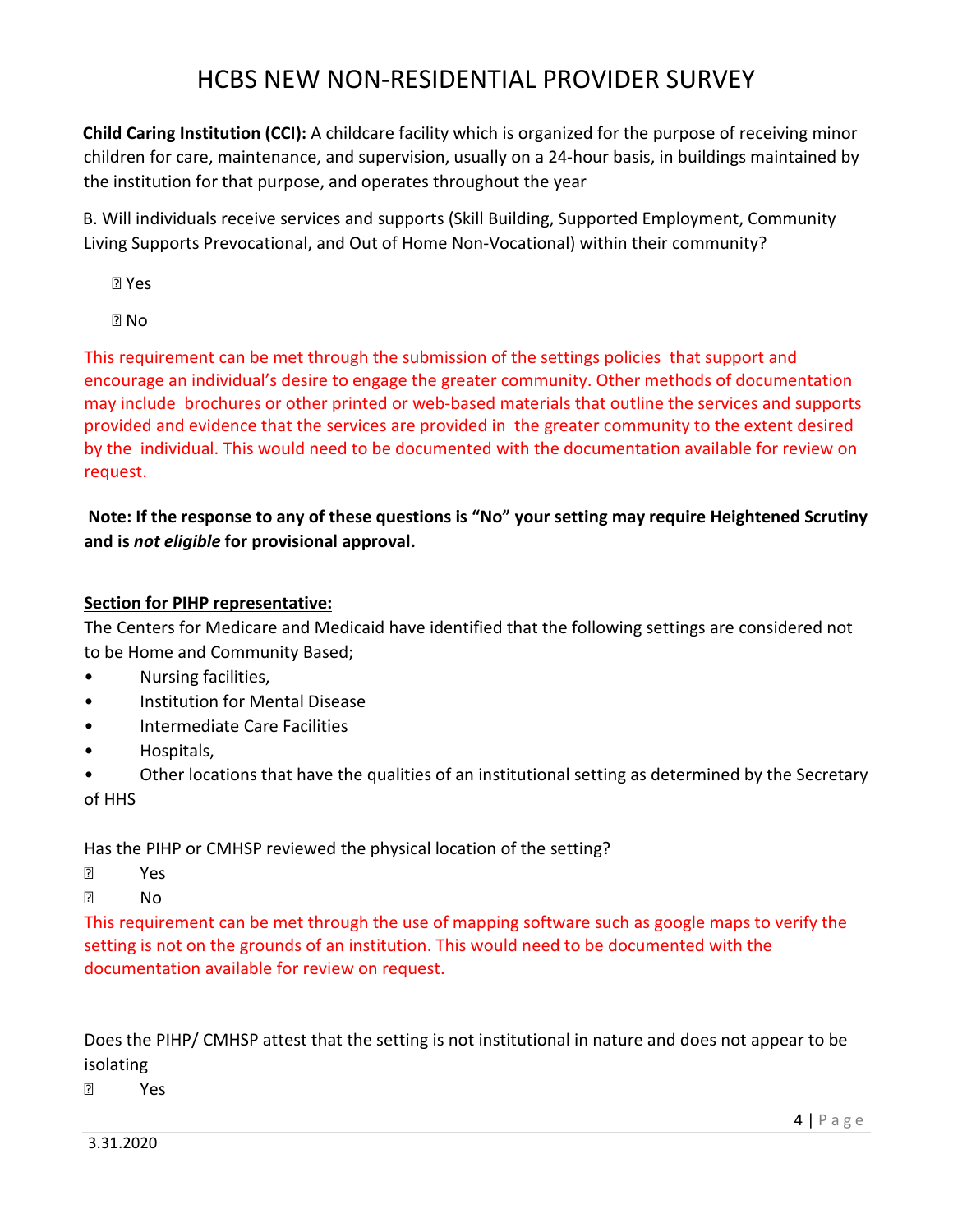#### **P** No

Note: If the PIHP representative believes the setting may be isolating or has the qualities of an institution provisional approval should not be granted.

This requirement can be met through the use of mapping software such as google maps to verify the setting is not on the grounds of an institution. This would need to be documented with the documentation available for review on request.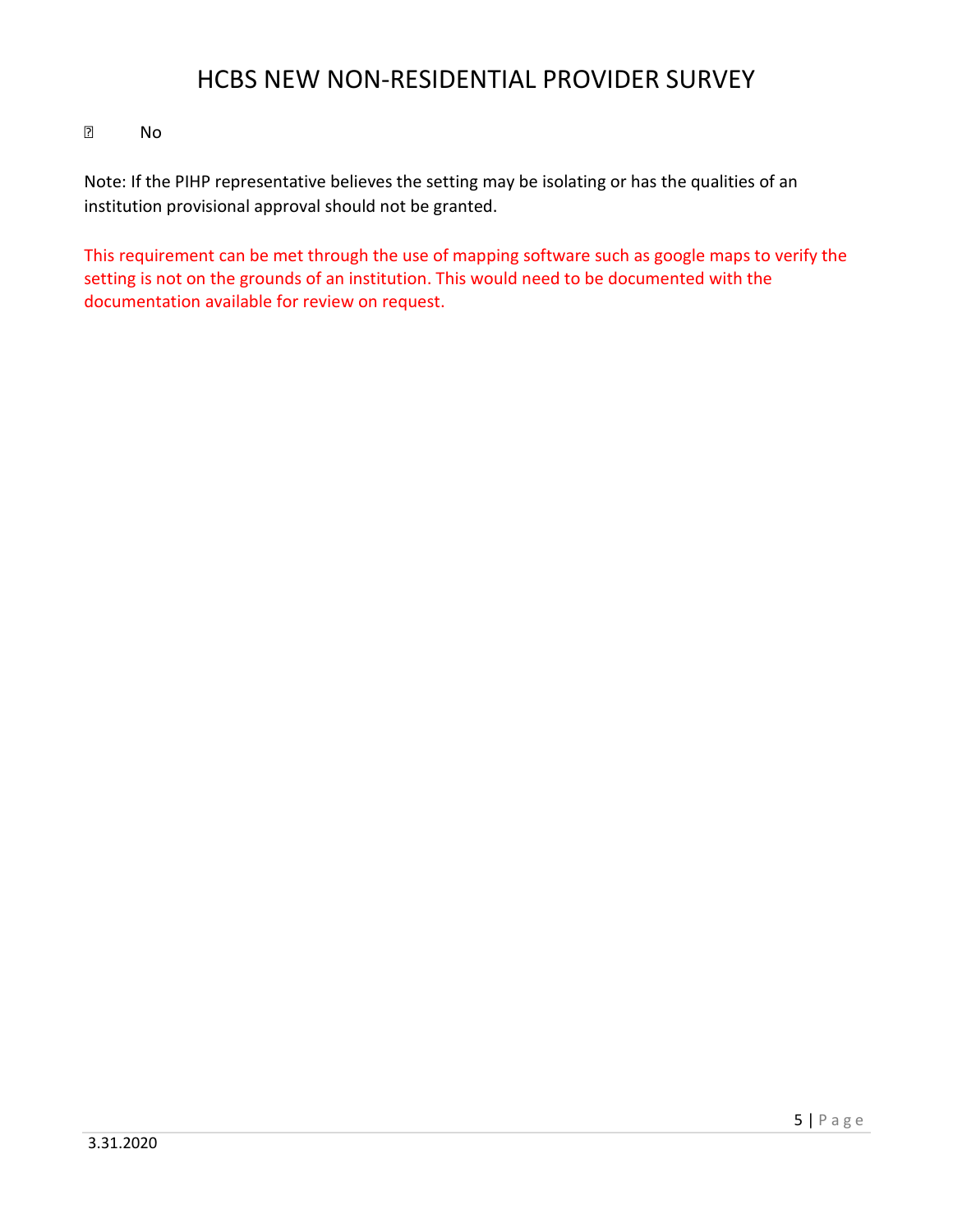This document is intended to assist providers (those not currently providing services to HCBS participants) who have received *provisional* approval in assessment of their level of compliance with the HCBS rule. If you do not have policies and procedures as identified below you are advised that they are *required* in order to receive your first annual approval to provide HCBS services. Providers and participants will be surveyed 90 days from the individuals IPOS and the surveys will fully assess compliance at that time.

## **The setting is integrated in and supports full access of individuals receiving Medicaid HCBS to the greater community.** *42 CFR 1.301(c)(4)(i*)/*441.710(a)(1)(i)/441.530(a)(1)(i)*

### **Policies are procedures are in place that reflect the following:**

The setting provides opportunities for regular meaningful non-work activities in integrated community settings for the period of time desired by the individual

The setting affords opportunities for individual schedules that focus on the needs and desires of an individual and an opportunity for individual growth

The setting affords opportunities for individuals to have knowledge of or access to information regarding age-appropriate activities

The setting allows individuals the freedom to move about inside and outside of the setting as opposed to one restricted room or area within the setting

The setting in the community/building is located among other residential buildings, private businesses, retail businesses, restaurants, doctor's offices, etc. that facilitates integration with the greater community

The setting encourages visitors or other people from the greater community

Employment settings provide individuals with the opportunity to participate in negotiating his/her work schedule, break/lunch times and leave and medical benefits with his/her employer to the same extent as individuals not receiving Medicaid funded HCBS?

In settings where money management is part of the service, does the setting facilitate the opportunity for individuals to have a checking or savings account or other means to have access to and control his/her funds.

The setting provides individuals with contact information, access to and training on the use of public transportation, such as buses, taxis, etc., and are these public transportation schedules and telephone numbers available in a convenient location

The setting assures that tasks and activities are comparable to tasks and activities for people of similar ages who do not receive HCB services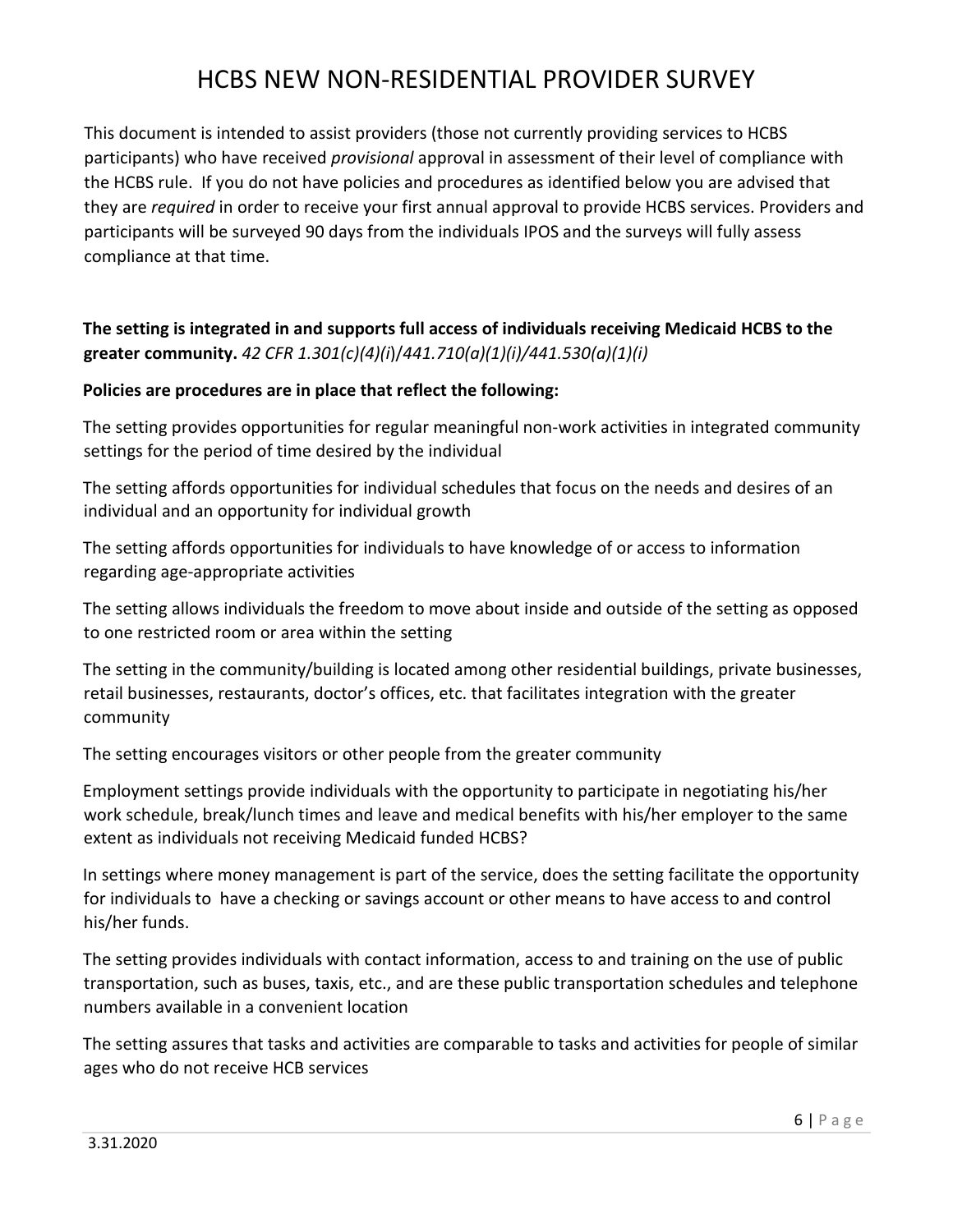The setting is physically accessible, including access to bathrooms and break rooms, and appliances, equipment, and tables/desks and chairs are at a convenient height and location, with no obstructions such as steps, lips in a doorway, narrow hallways, etc., limiting individuals' mobility in the setting

**The setting is selected by the individual from among setting options including non-disability specific settings.** *42 CFR 441.301(c)(4)(ii)/ 441.710(a)(1)(ii)/441.530(a)(1)(ii)* 

#### **Policies are procedures are in place that reflect the following:**

The setting reflects the individuals needs and preferences and its policies ensure the informed choice of the individual

The setting options offered include non-disability-specific settings, such as competitive employment in an integrated public setting, volunteering in the community, or engaging in general non-disabled community activities such as those available at a YMCA

The setting options include the opportunity for the individual to choose to combine more than one service delivery setting or type of HCBS in any given day/week

**The setting ensures an individual's rights of privacy, dignity, and respect, and freedom from coercion and restraint.** *42 CFR 441.301(c)(4)(iii)/ 441.710(a)(1)(iii)/441.530(a)(1)(iii)* 

### **Policies are procedures are in place that reflect the following:**

All information about individuals is kept private

The setting supports individuals who need assistance with their personal appearance to appear as they desire

Personal assistance is provided in private, as appropriate

The setting assures that staff interact and communicate with individuals respectfully and in a manner in which the person would like to be addressed

Policies of the setting require that staff do not talk to other staff about an individual(s) in the presence of other persons or in the presence of the individual as if s/he were not present

The setting has policies that require the individual and/or representative grant informed consent prior to the use of restraints and/or restrictive interventions and document these interventions in the person-centered plan (modifications to the rule)

The setting has policies that ensure that each individual's supports and plans to address behavioral needs are specific to the individual and not the same as everyone else in the setting

The setting offers a secure place for the individual to store personal belongings